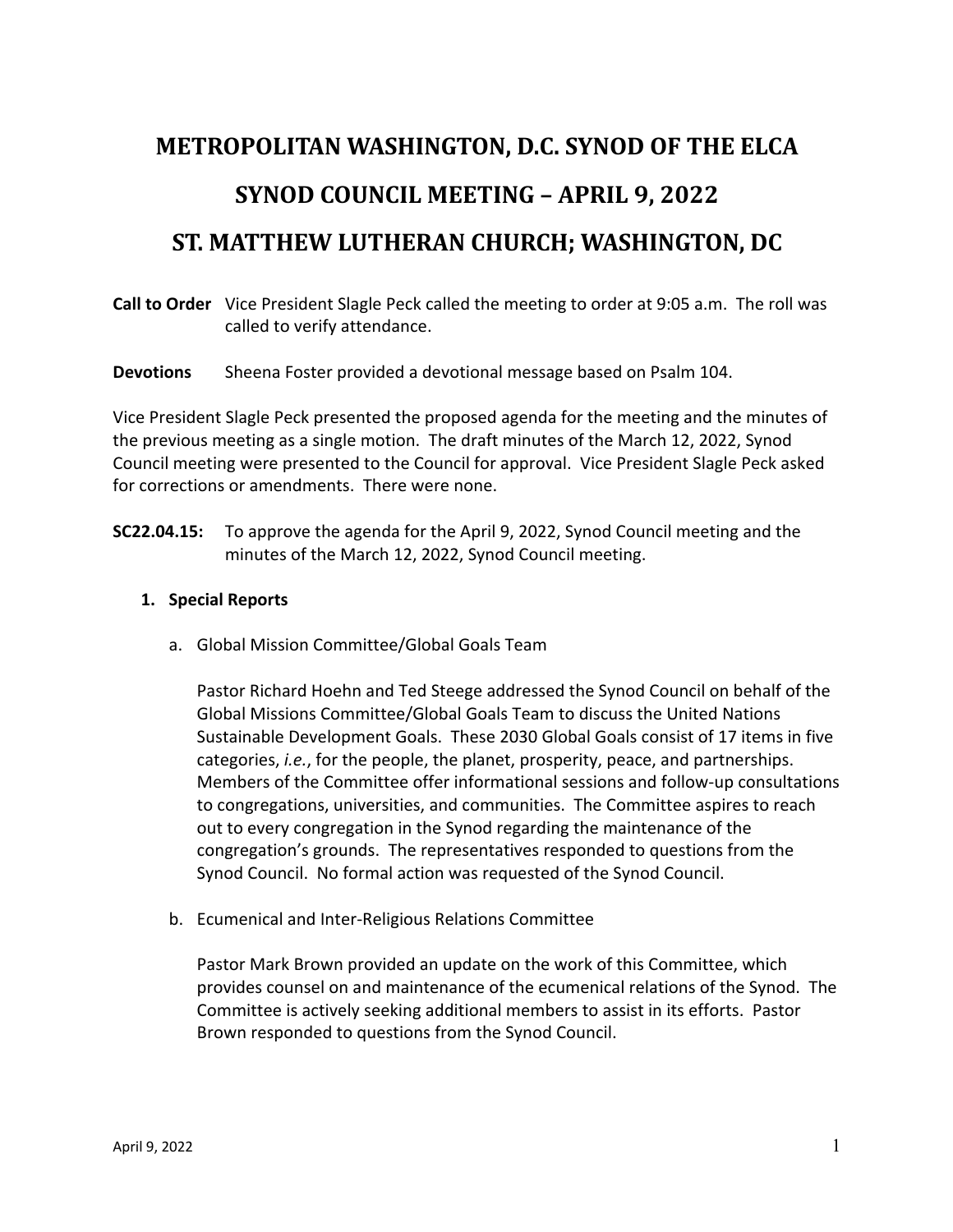### **2. Staff and Officer Reports**

#### a. Bishop Ortiz:

- i. Sierra Pacific Synod. Bishop Ortiz provided updates on the aftermath of the dismissal of Pr. Nelson Rabell-González as pastor of Misión Latina Luterana in Stockton, California, by Bishop Megan Rohrer, Sierra Pacific Synod, on December 12, 2021. Presiding Bishop Eaton has appointed a three-member listening panel which conducted interviews on the territory of the synod on April 1 and 2. Bishop Ortiz disclosed that she was also interviewed by members of this panel on April 2. A report is expected to be completed by the members of this panel and delivered by the end of April for Bishop Eaton's consideration and further action, if appropriate.
- ii. Churchwide Assembly Planning. The 2022 Churchwide Assembly will be held on August 6-12 in Columbus, Ohio. While several important matters will be addressed by the Assembly, Bishop Ortiz noted that the Region 8 bishops will be bringing one or more resolutions to the Assembly arising out of the Sierra Pacific matter. In preparation for the Assembly and these resolutions, informational sessions will be made available to all voting members.
- iii. Assistant to the Bishop, Deacon Julie Stecker. Bishop Ortiz noted that Deacon Julie Stecker, Assistant to the Bishop for Youth and Family Ministry, had returned from her family leave but was attending the meeting of the Delaware-Maryland Synod Council. On behalf of Deacon Stecker, Bishop Ortiz noted that she is in the process of organizing a joint youth gathering at Mar Lu Ridge in July for the two synods.
- iv. Assistant to the Bishop, Pr. Erin Swenson-Reinhold. Bishop Ortiz referred to the recent announcement that Pr. Swenson-Reinhold has resigned from the synod staff, effective June 30, 2022, in order to accept a call from Preston Meadow Lutheran Church, Plano, Texas. Bishop Ortiz has substantially completed the process of identifying a successor but is not yet in a position to make a public announcement. Bishop Ortiz hopes to make a public announcement in the near future and to install the new Assistant to the Bishop at the Synod Assembly in June.
- b. Assistant to the Bishop and DEM, Pr. Bailey:

Pastor Bailey provided a written report and made brief additional remarks regarding the work of two tables (New and Renewing Missions and Stewardship and Mission Support) and the Racial Equity Team. Pastor Bailey also referred to Cohort 2 of the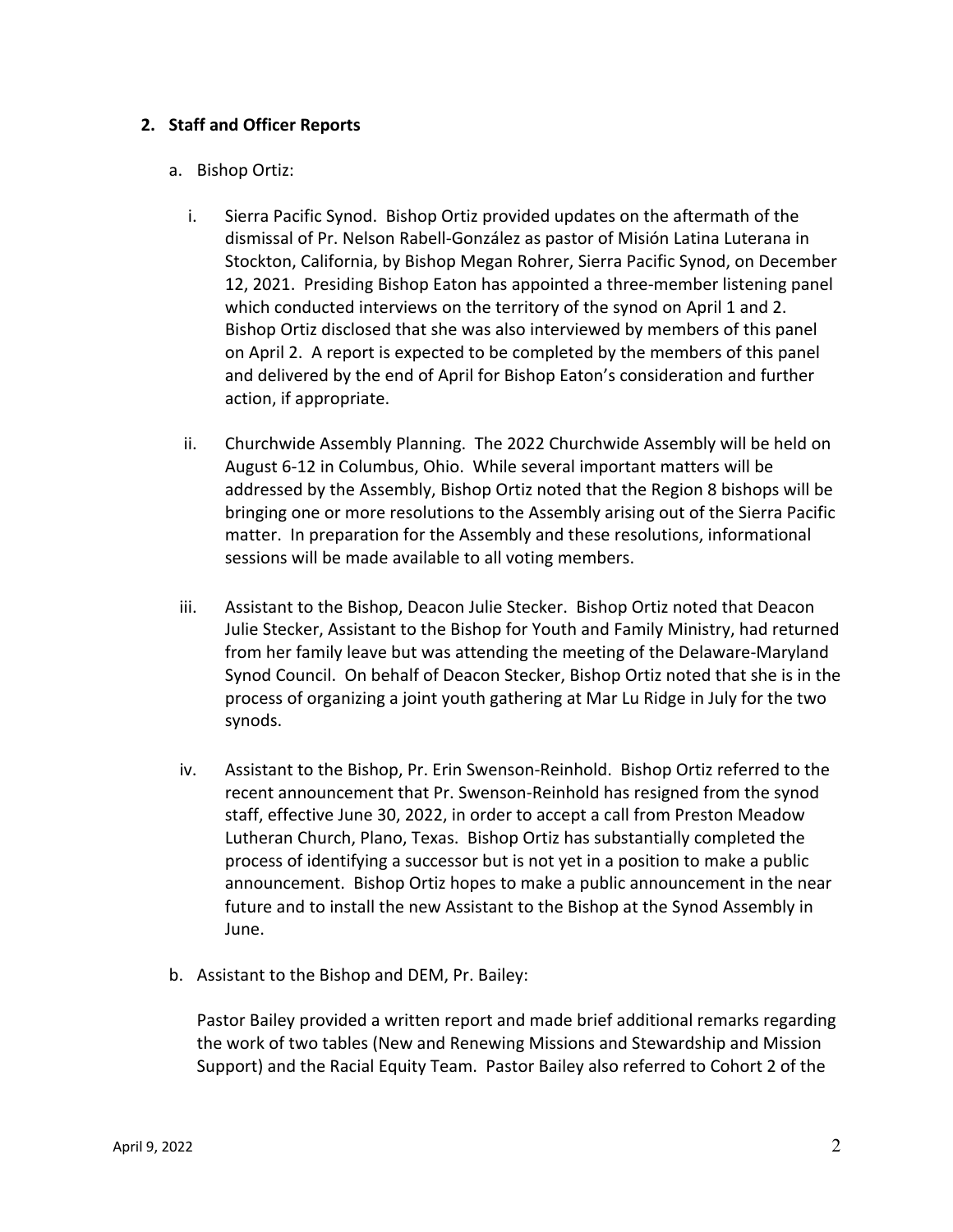Holy Listening Project, which had met during the week preceding the Synod Council meeting.

c. Assistant to the Bishop, Pr. Swenson-Reinhold:

Pastor Swenson-Reinhold provided a written report and provided additional remarks concerning her personal transition plans. She also described a potential collaboration with the Virginia Synod on discernment matters.

d. Assistant to the Bishop, Youth and Family Ministry, Deacon Julie Stecker:

Deacon Stecker was not present and did not provide a report, except for the remarks made on her behalf by Bishop Ortiz (described above).

e. Assistant to the Bishop for Generosity, Pr. David Shank:

Pastor Shank made his first appearance before the Synod Council, having begun his role as the Assistant to the Bishop for Generosity on April 1. He described his initial meetings with the New and Renewing Missions Table and the Stewardship and Mission Support Table, his desire to assist in the development of a gift acceptance policy, and his goal to arrange individual meetings with members of the Synod Council.

f. Vice President Jennifer Slagle Peck:

Vice President Slagle Peck called on Sheena Foster, who provided a brief update on the work of the Nominating Committee. The Committee has met once. Although nomination forms are due on May 1, there are no candidates for Synod Secretary or youth Synod Council member, and there is an insufficient number of candidates for the Consultation Committee based on the number of vacancies to be filled.

Vice President Slagle Peck also provided an update on the work arising out of the Racial Equity Plan, including the services provided by Gold Enterprises LLC, and plans for one or more workshops to be conducted at the Synod Assembly.

- g. Treasurer Julie Hamre:
	- i. Year-to-Date Financial Statements. Treasurer Julie Hamre had distributed copies of the financial statements for the first two months of the current fiscal year, *i.e.*, the period ended March 31, 2022, in advance of the meeting. These statements reflect a deficit in undesignated receipts, compared with expenditures, of approximately \$120,700. Of this total, approximately \$92,000 consisted of four categories of expenditures where all (or substantially all) of the full-year